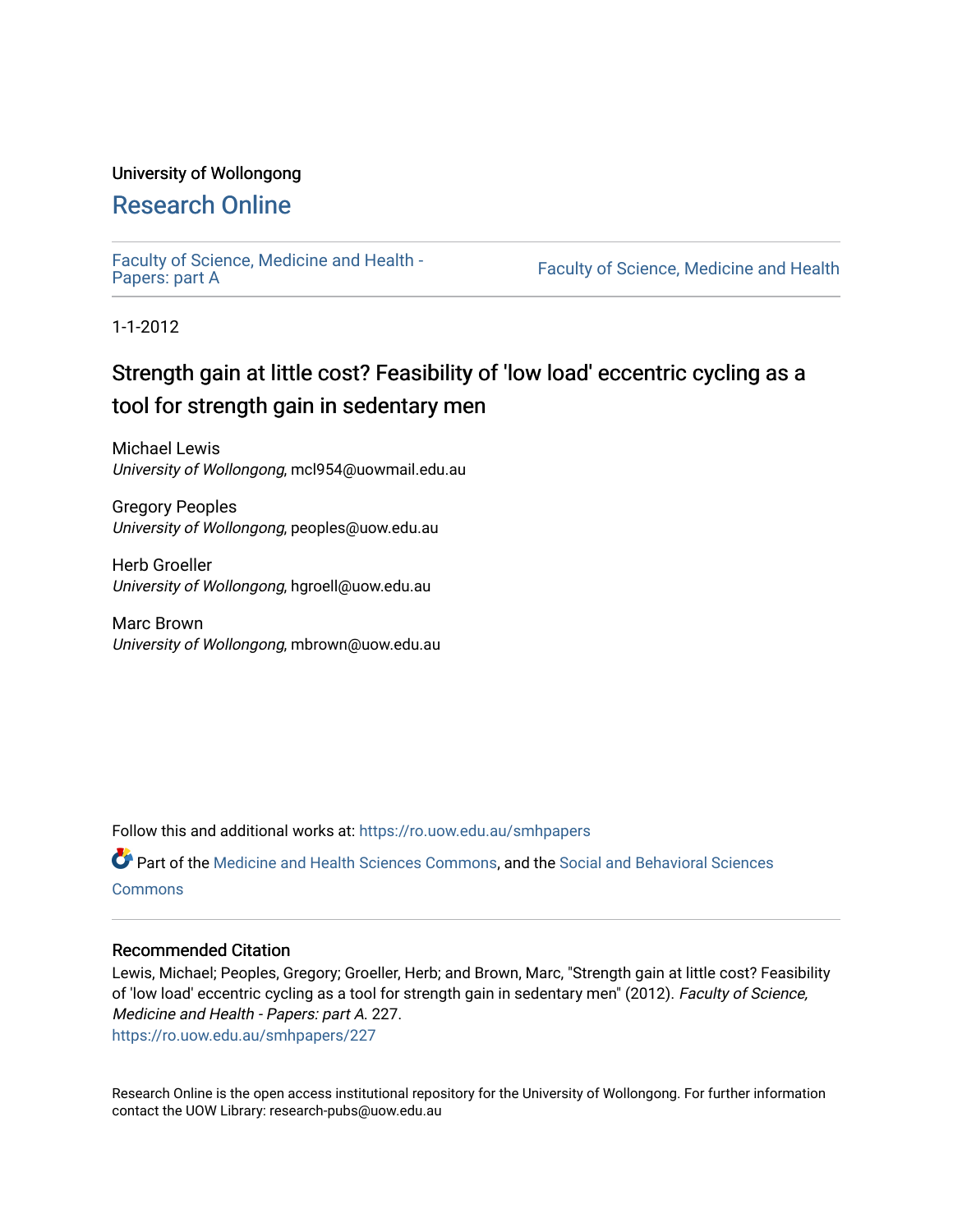# Strength gain at little cost? Feasibility of 'low load' eccentric cycling as a tool for strength gain in sedentary men

## Abstract

Symptomatic reporting is a common issue in exercise rehabilitation. When traditional concentric aerobic exercise is used as an exercise stimulus, dyspnoea and fatigue are often reported by elderly5 and by cohorts with cardiorespiratory pathology3. Among the unique attributes of eccentric aerobic exercise is lower metabolic and cardiovascular demand for a given workload 1 ,2. This makes eccentric aerobic exercise more suitable for long-term adherence in rehabilitation. Although, extremely 'high load' eccentric cycling interventions have shown improvements in strength measurements4, no 'low load' eccentric cycling studies have been performed to determine if strength adaptations are feasible. Therefore, this study determined if 'low load' eccentric cycling can stimulate strength adaptations.

### Keywords

tool, cost, cycling, gain, strength, little, eccentric, feasibility, men, low, sedentary, load

### **Disciplines**

Medicine and Health Sciences | Social and Behavioral Sciences

### Publication Details

Lewis, M., Peoples, G., Groeller, H. & Brown, M. 2012, 'Strength gain at little cost? Feasibility of 'low load' eccentric cycling as a tool for strength gain in sedentary men', Proceedings of the 5th Exercise & Sports Science Australia Conference and the 7th Sports Dietitians Australia update, Exercise & Sports Science, Australia, pp. 99-99.